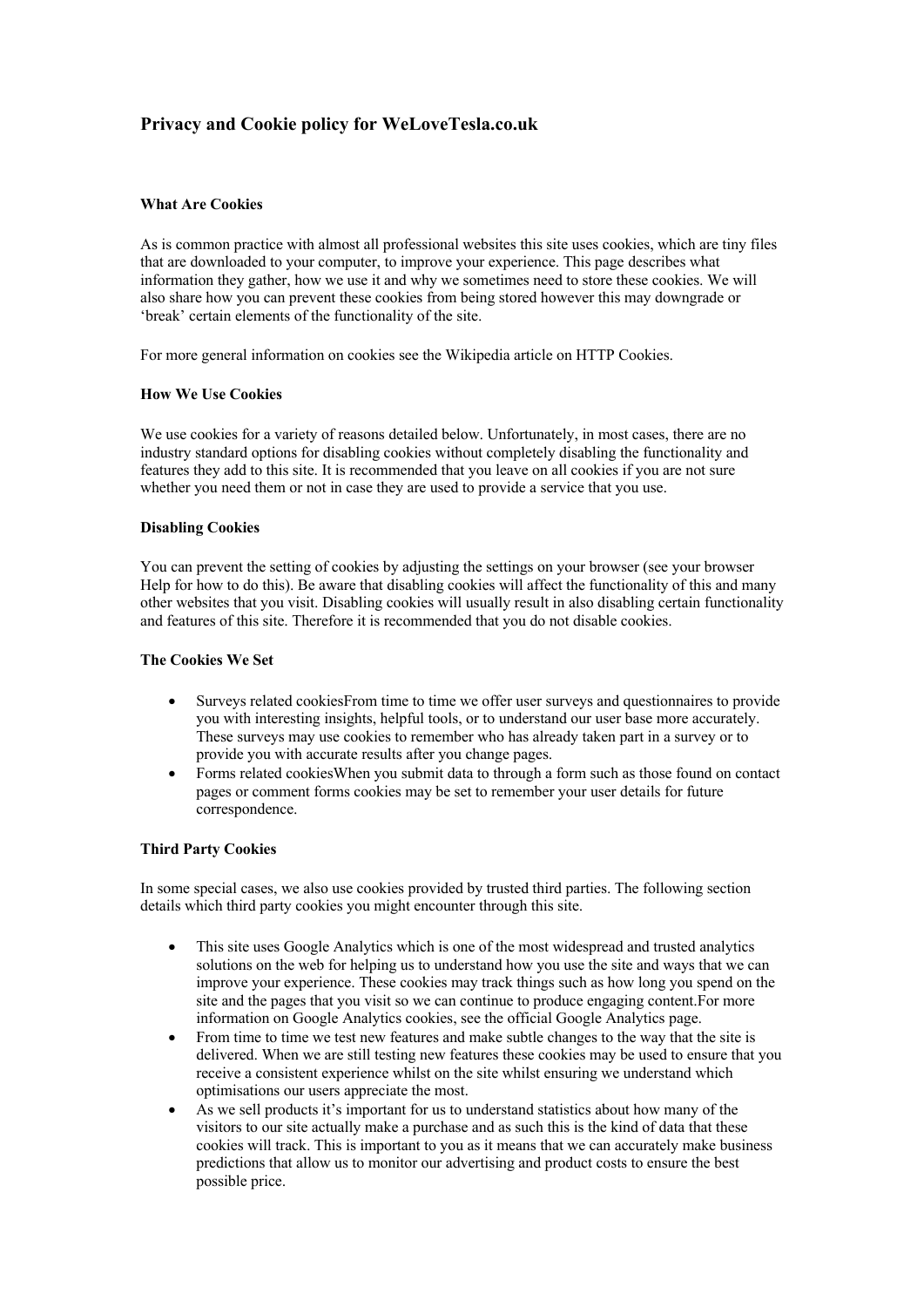• We also use social media buttons and/or plugins on this site that allow you to connect with your social network in various ways. For these to work the following social media sites including; {List the social networks whose features you have integrated with your site?:12}, will set cookies through our site which may be used to enhance your profile on their site or contribute to the data they hold for various purposes outlined in their respective privacy policies.

#### **More Information**

Hopefully that has clarified things for you and as was previously mentioned if there is something that you aren't sure whether you need or not it's usually safer to leave cookies enabled in case it does interact with one of the features you use on our site. This Cookies Policy was created with the help of the CookiePolicyGenerator.com

However if you are still looking for more information then you can contact us through one of our preferred contact methods:

• Email: hello@welovetesla.co.uk

# **Data Protection**

We are very delighted that you have shown interest in our enterprise. Data protection is of a particularly high priority for the management of HMTC Ltd. The use of the Internet pages of HMTC Ltd is possible without any indication of personal data; however, if a data subject wants to use special enterprise services via our website, processing of personal data could become necessary. If the processing of personal data is necessary and there is no statutory basis for such processing, we generally obtain consent from the data subject.

The processing of personal data, such as the name, address, e-mail address, or telephone number of a data subject shall always be in line with the General Data Protection Regulation (GDPR), and in accordance with the country-specific data protection regulations applicable to the HMTC Ltd. By means of this data protection declaration, our enterprise would like to inform the general public of the nature, scope, and purpose of the personal data we collect, use and process. Furthermore, data subjects are informed, by means of this data protection declaration, of the rights to which they are entitled.

As the controller, HMTC Ltd has implemented numerous technical and organizational measures to ensure the most complete protection of personal data processed through this website. However, Internet-based data transmissions may in principle have security gaps, so absolute protection may not be guaranteed. For this reason, every data subject is free to transfer personal data to us via alternative means, e.g. by telephone.

# **1. Definitions**

The data protection declaration of HMTC Ltd is based on the terms used by the European legislator for the adoption of the General Data Protection Regulation (GDPR). Our data protection declaration should be legible and understandable for the general public, as well as our customers and business partners. To ensure this, we would like to first explain the terminology used.

In this data protection declaration, we use, inter alia, the following terms:

#### 1. **Personal data**

Personal data means any information relating to an identified or identifiable natural person ("data subject"). An identifiable natural person is one who can be identified, directly or indirectly, in particular by reference to an identifier such as a name, an identification number, location data, an online identifier or to one or more factors specific to the physical, physiological, genetic, mental, economic, cultural or social identity of that natural person.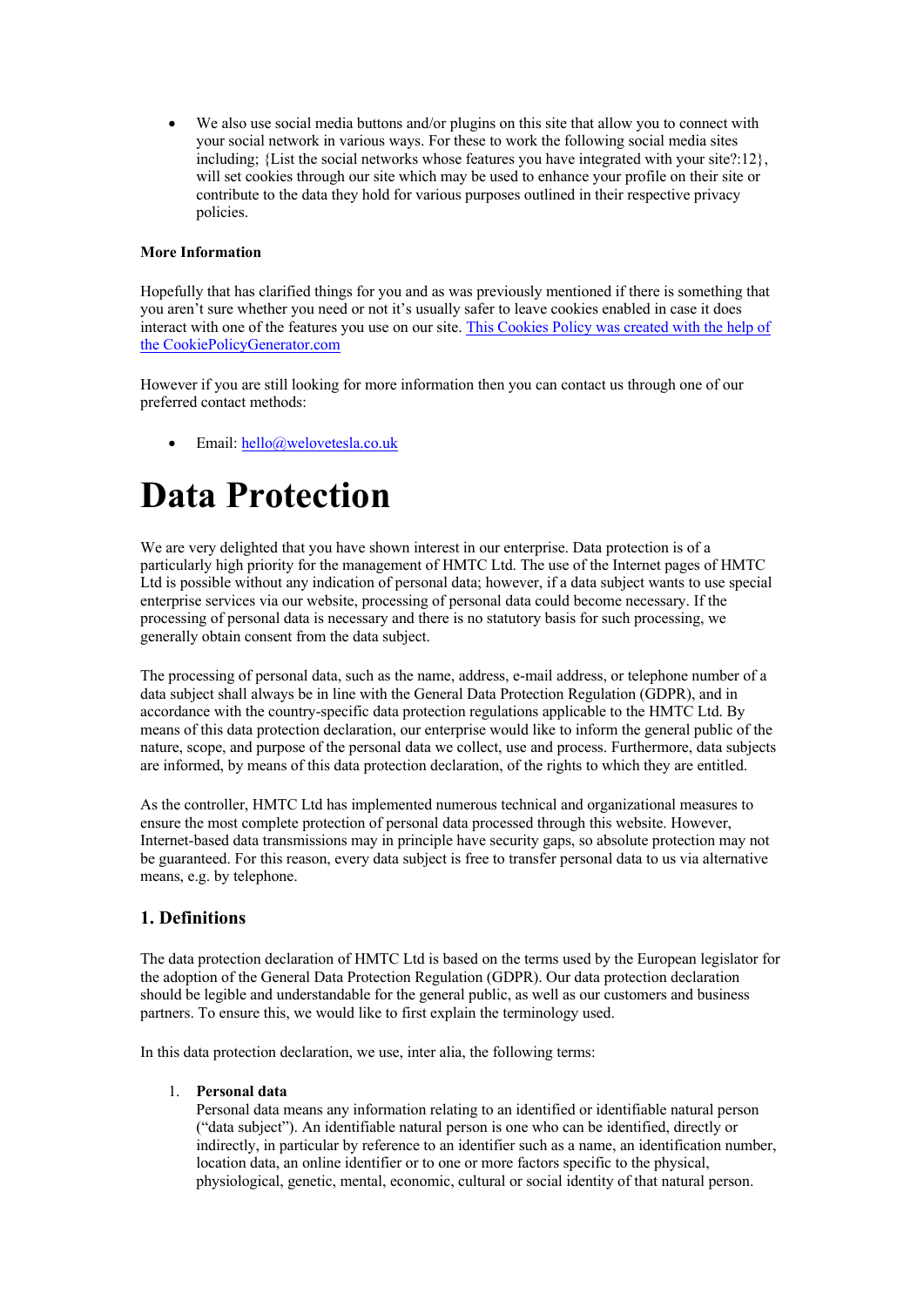## 2. **Data subject**

Data subject is any identified or identifiable natural person, whose personal data is processed by the controller responsible for the processing.

#### 3. **Processing**

Processing is any operation or set of operations which is performed on personal data or on sets of personal data, whether or not by automated means, such as collection, recording, organisation, structuring, storage, adaptation or alteration, retrieval, consultation, use, disclosure by transmission, dissemination or otherwise making available, alignment or combination, restriction, erasure or destruction.

## 4. **Restriction of processing**

Restriction of processing is the marking of stored personal data with the aim of limiting their processing in the future.

## 5. **Profiling**

Profiling means any form of automated processing of personal data consisting of the use of personal data to evaluate certain personal aspects relating to a natural person, in particular to analyse or predict aspects concerning that natural person's performance at work, economic situation, health, personal preferences, interests, reliability, behaviour, location or movements.

#### 6. **Pseudonymisation**

Pseudonymisation is the processing of personal data in such a manner that the personal data can no longer be attributed to a specific data subject without the use of additional information, provided that such additional information is kept separately and is subject to technical and organisational measures to ensure that the personal data are not attributed to an identified or identifiable natural person.

## 7. **Controller or controller responsible for the processing**

Controller or controller responsible for the processing is the natural or legal person, public authority, agency or other body which, alone or jointly with others, determines the purposes and means of the processing of personal data; where the purposes and means of such processing are determined by Union or Member State law, the controller or the specific criteria for its nomination may be provided for by Union or Member State law.

#### 8. **Processor**

Processor is a natural or legal person, public authority, agency or other body which processes personal data on behalf of the controller.

#### 9. **Recipient**

Recipient is a natural or legal person, public authority, agency or another body, to which the personal data are disclosed, whether a third party or not. However, public authorities which may receive personal data in the framework of a particular inquiry in accordance with Union or Member State law shall not be regarded as recipients; the processing of those data by those public authorities shall be in compliance with the applicable data protection rules according to the purposes of the processing.

#### 10. **Third party**

Third party is a natural or legal person, public authority, agency or body other than the data subject, controller, processor and persons who, under the direct authority of the controller or processor, are authorised to process personal data

## 11. **Consent**

Consent of the data subject is any freely given, specific, informed and unambiguous indication of the data subject's wishes by which he or she, by a statement or by a clear affirmative action, signifies agreement to the processing of personal data relating to him or her.

# **2. Name and Address of the controller**

Controller for the purposes of the General Data Protection Regulation (GDPR), other data protection laws applicable in Member states of the European Union and other provisions related to data protection

is: HMTC Ltd 32 SHAW LANE, MARKFIELD LE679PU LEICESTER Leicestershire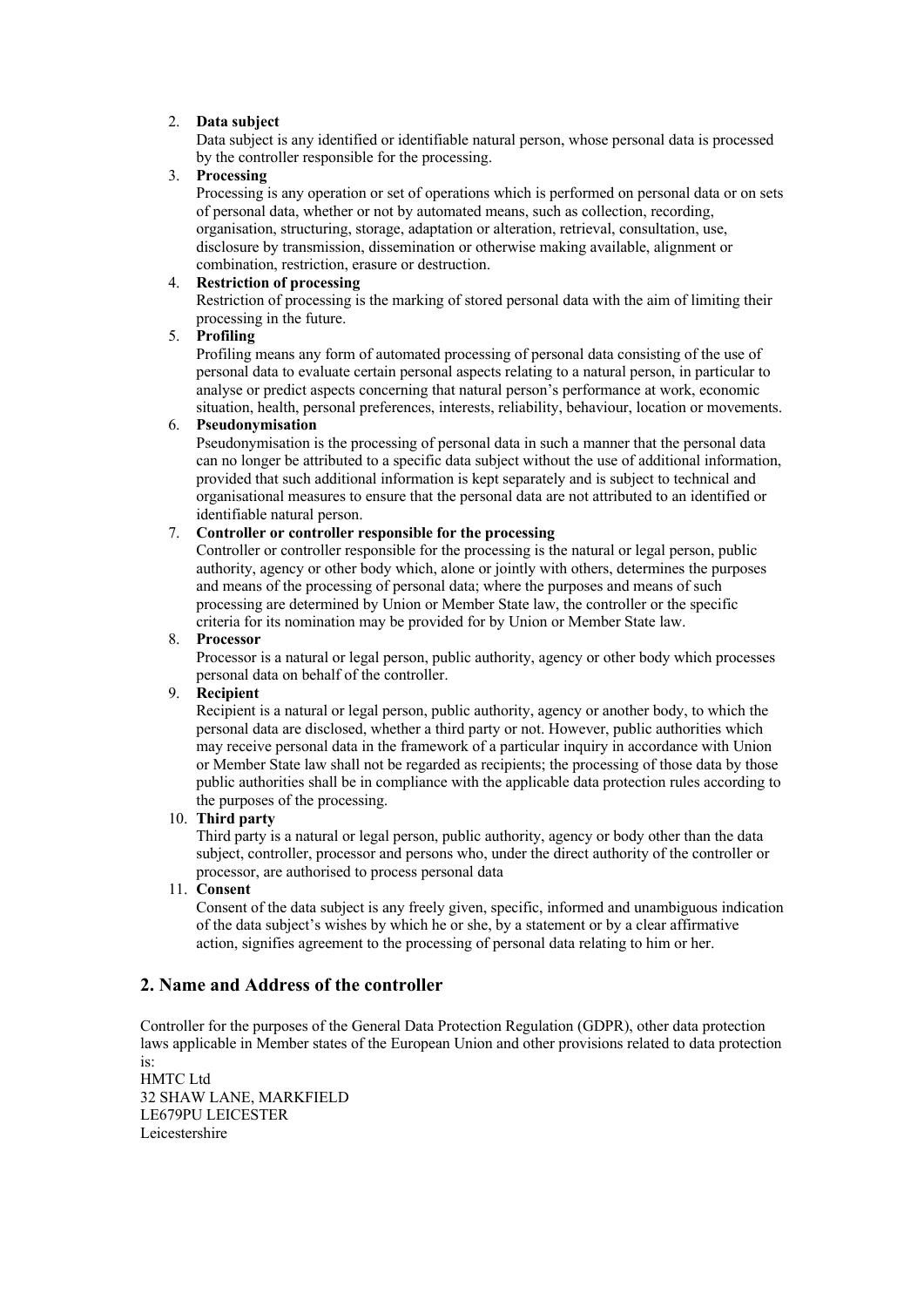# **3. Cookies**

The Internet pages of HMTC Ltd use cookies. Cookies are text files that are stored in a computer system via an Internet browser.

Many Internet sites and servers use cookies. Many cookies contain a so-called cookie ID. A cookie ID is a unique identifier of the cookie. It consists of a character string through which Internet pages and servers can be assigned to the specific Internet browser in which the cookie was stored. This allows visited Internet sites and servers to differentiate the individual browser of the dats subject from other Internet browsers that contain other cookies. A specific Internet browser can be recognized and identified using the unique cookie ID.

Through the use of cookies, HMTC Ltd can provide the users of this website with more user-friendly services that would not be possible without the cookie setting.

By means of a cookie, the information and offers on our website can be optimized with the user in mind. Cookies allow us, as previously mentioned, to recognize our website users. The purpose of this recognition is to make it easier for users to utilize our website. The website user that uses cookies, e.g. does not have to enter access data each time the website is accessed, because this is taken over by the website, and the cookie is thus stored on the user's computer system. Another example is the cookie of a shopping cart in an online shop. The online store remembers the articles that a customer has placed in the virtual shopping cart via a cookie.

The data subject may, at any time, prevent the setting of cookies through our website by means of a corresponding setting of the Internet browser used, and may thus permanently deny the setting of cookies. Furthermore, already set cookies may be deleted at any time via an Internet browser or other software programs. This is possible in all popular Internet browsers. If the data subject deactivates the setting of cookies in the Internet browser used, not all functions of our website may be entirely usable.

# **4. Collection of general data and information**

The website of HMTC Ltd collects a series of general data and information when a data subject or automated system calls up the website. This general data and information are stored in the server log files. Collected may be (1) the browser types and versions used, (2) the operating system used by the accessing system, (3) the website from which an accessing system reaches our website (so-called referrers), (4) the sub-websites, (5) the date and time of access to the Internet site, (6) an Internet protocol address (IP address), (7) the Internet service provider of the accessing system, and (8) any other similar data and information that may be used in the event of attacks on our information technology systems.

When using these general data and information, HMTC Ltd does not draw any conclusions about the data subject. Rather, this information is needed to (1) deliver the content of our website correctly, (2) optimize the content of our website as well as its advertisement, (3) ensure the long-term viability of our information technology systems and website technology, and (4) provide law enforcement authorities with the information necessary for criminal prosecution in case of a cyber-attack. Therefore, HMTC Ltd analyzes anonymously collected data and information statistically, with the aim of increasing the data protection and data security of our enterprise, and to ensure an optimal level of protection for the personal data we process. The anonymous data of the server log files are stored separately from all personal data provided by a data subject.

# **5. Contact possibility via the website**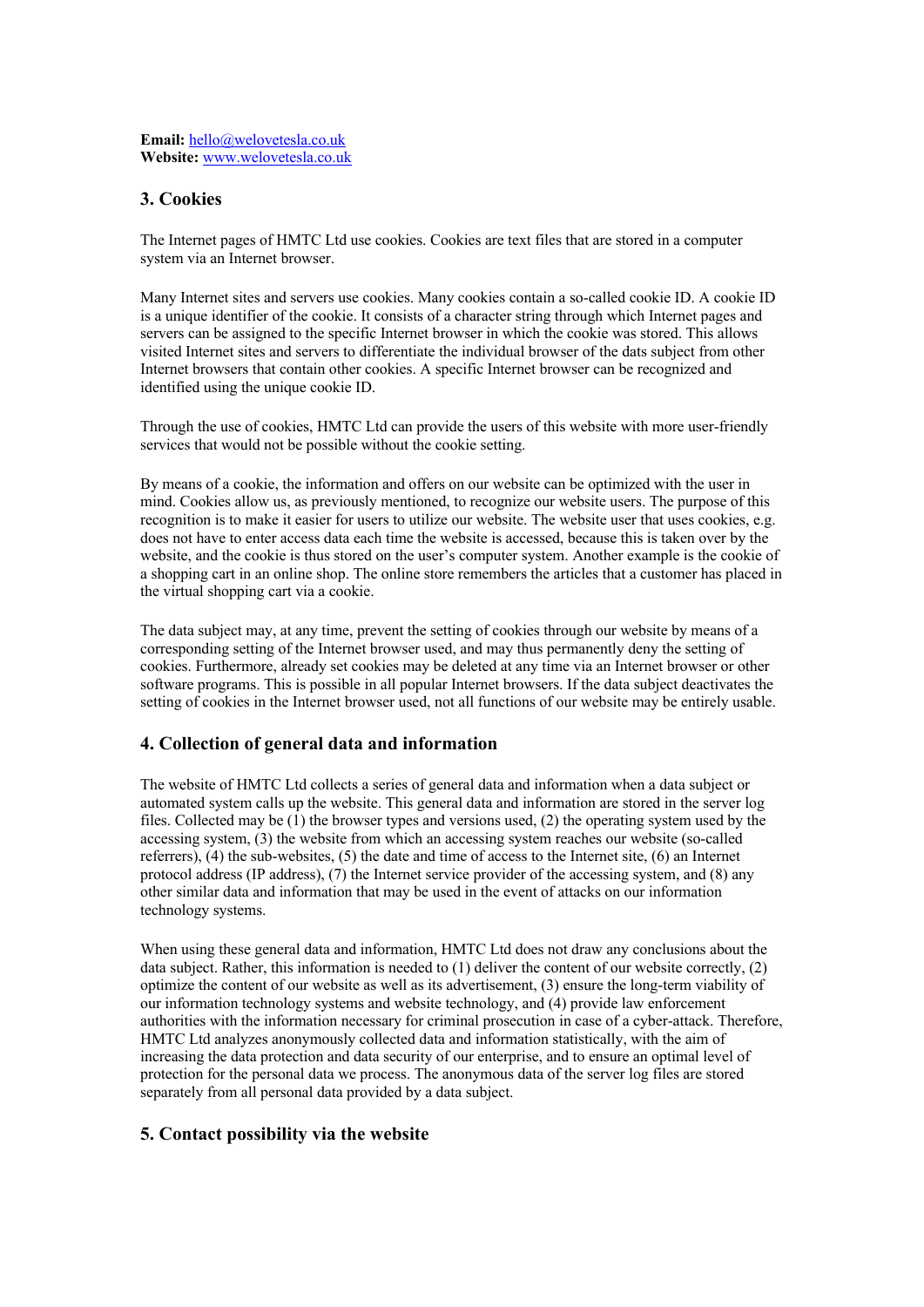The website of HMTC Ltd contains information that enables a quick electronic contact to our enterprise, as well as direct communication with us, which also includes a general address of the socalled electronic mail (e-mail address). If a data subject contacts the controller by e-mail or via a contact form, the personal data transmitted by the data subject are automatically stored. Such personal data transmitted on a voluntary basis by a data subject to the data controller are stored for the purpose of processing or contacting the data subject. There is no transfer of this personal data to third parties.

# **6. Routine erasure and blocking of personal data**

The data controller shall process and store the personal data of the data subject only for the period necessary to achieve the purpose of storage, or as far as this is granted by the European legislator or other legislators in laws or regulations to which the controller is subject to.

If the storage purpose is not applicable, or if a storage period prescribed by the European legislator or another competent legislator expires, the personal data are routinely blocked or erased in accordance with legal requirements.

# **7. Rights of the data subject**

#### 1. **Right of confirmation**

Each data subject shall have the right granted by the European legislator to obtain from the controller the confirmation as to whether or not personal data concerning him or her are being processed. If a data subject wishes to avail himself of this right of confirmation, he or she may, at any time, contact any employee of the controller.

## 2. **Right of access**

Each data subject shall have the right granted by the European legislator to obtain from the controller free information about his or her personal data stored at any time and a copy of this information. Furthermore, the European directives and regulations grant the data subject access to the following information:

- the purposes of the processing;
- the categories of personal data concerned;
- the recipients or categories of recipients to whom the personal data have been or will be disclosed, in particular recipients in third countries or international organisations;
- where possible, the envisaged period for which the personal data will be stored, or, if not possible, the criteria used to determine that period;
- § the existence of the right to request from the controller rectification or erasure of personal data, or restriction of processing of personal data concerning the
- data subject, or to object to such processing;
- the existence of the right to lodge a complaint with a supervisory authority;
- where the personal data are not collected from the data subject, any available information as to their source; the existence of automated decision-making, including profiling, referred to
- in Article 22(1) and (4) of the GDPR and, at least in those cases, meaningful information about the logic involved, as well as the significance and
- envisaged consequences of such processing for the data subject.

Furthermore, the data subject shall have a right to obtain information as to whether personal data are transferred to a third country or to an international organisation. Where this is the case, the data subject shall have the right to be informed of the appropriate safeguards relating to the transfer.

If a data subject wishes to avail himself of this right of access, he or she may, at any time, contact any employee of the controller.

#### 3. **Right to rectification**

Each data subject shall have the right granted by the European legislator to obtain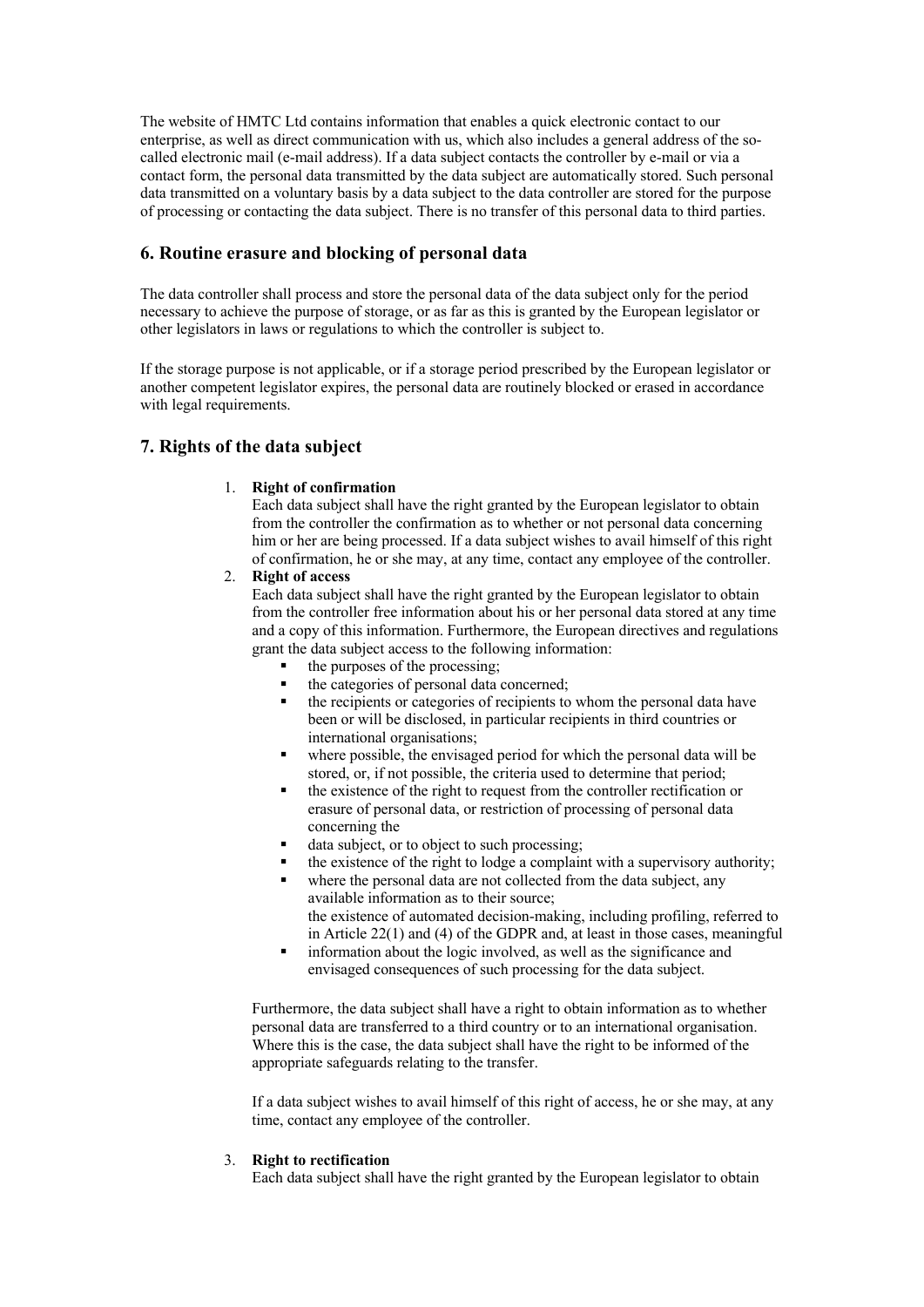from the controller without undue delay the rectification of inaccurate personal data concerning him or her. Taking into account the purposes of the processing, the data subject shall have the right to have incomplete personal data completed, including by means of providing a supplementary statement.If a data subject wishes to exercise this right to rectification, he or she may, at any time, contact any employee of the controller.

# 4. **Right to erasure (Right to be forgotten)**

Each data subject shall have the right granted by the European legislator to obtain from the controller the erasure of personal data concerning him or her without undue delay, and the controller shall have the obligation to erase personal data without undue delay where one of the following grounds applies, as long as the processing is not necessary:

- The personal data are no longer necessary in relation to the purposes for which they were collected or otherwise processed.
- The data subject withdraws consent to which the processing is based according to point (a) of Article  $6(1)$  of the GDPR, or point (a) of Article 9(2) of the GDPR, and where there is no other legal ground for the processing.
- The data subject objects to the processing pursuant to Article  $21(1)$  of the GDPR and there are no overriding legitimate grounds for the processing, or the data subject objects to the processing pursuant to Article 21(2) of the GDPR.
- The personal data have been unlawfully processed.
- The personal data must be erased for compliance with a legal obligation in Union or Member State law to which the controller is subject.
- The personal data have been collected in relation to the offer of information society services referred to in Article 8(1) of the GDPR.

If one of the aforementioned reasons applies, and a data subject wishes to request the erasure of personal data stored by HMTC Ltd, he or she may, at any time, contact any employee of the controller. An employee of HMTC Ltd shall promptly ensure that the erasure request is complied with immediately.

Where the controller has made personal data public and is obliged pursuant to Article 17(1) to erase the personal data, the controller, taking account of available technology and the cost of implementation, shall take reasonable steps, including technical measures, to inform other controllers processing the personal data that the data subject has requested erasure by such controllers of any links to, or copy or replication of, those personal data, as far as processing is not required. An employee of HMTC Ltd will arrange the necessary measures in individual cases.

#### 5. **Right of restriction of processing**

Each data subject shall have the right granted by the European legislator to obtain from the controller restriction of processing where one of the following applies:

- The accuracy of the personal data is contested by the data subject, for a period enabling the controller to verify the accuracy of the personal data.
- The processing is unlawful and the data subject opposes the erasure of the personal data and requests instead the restriction of their use instead.
- The controller no longer needs the personal data for the purposes of the processing, but they are required by the data subject for the establishment, exercise or defence of legal claims.
- The data subject has objected to processing pursuant to Article  $21(1)$  of the GDPR pending the verification whether the legitimate grounds of the controller override those of the data subject.

If one of the aforementioned conditions is met, and a data subject wishes to request the restriction of the processing of personal data stored by HMTC Ltd, he or she may at any time contact any employee of the controller. The employee of HMTC Ltd will arrange the restriction of the processing.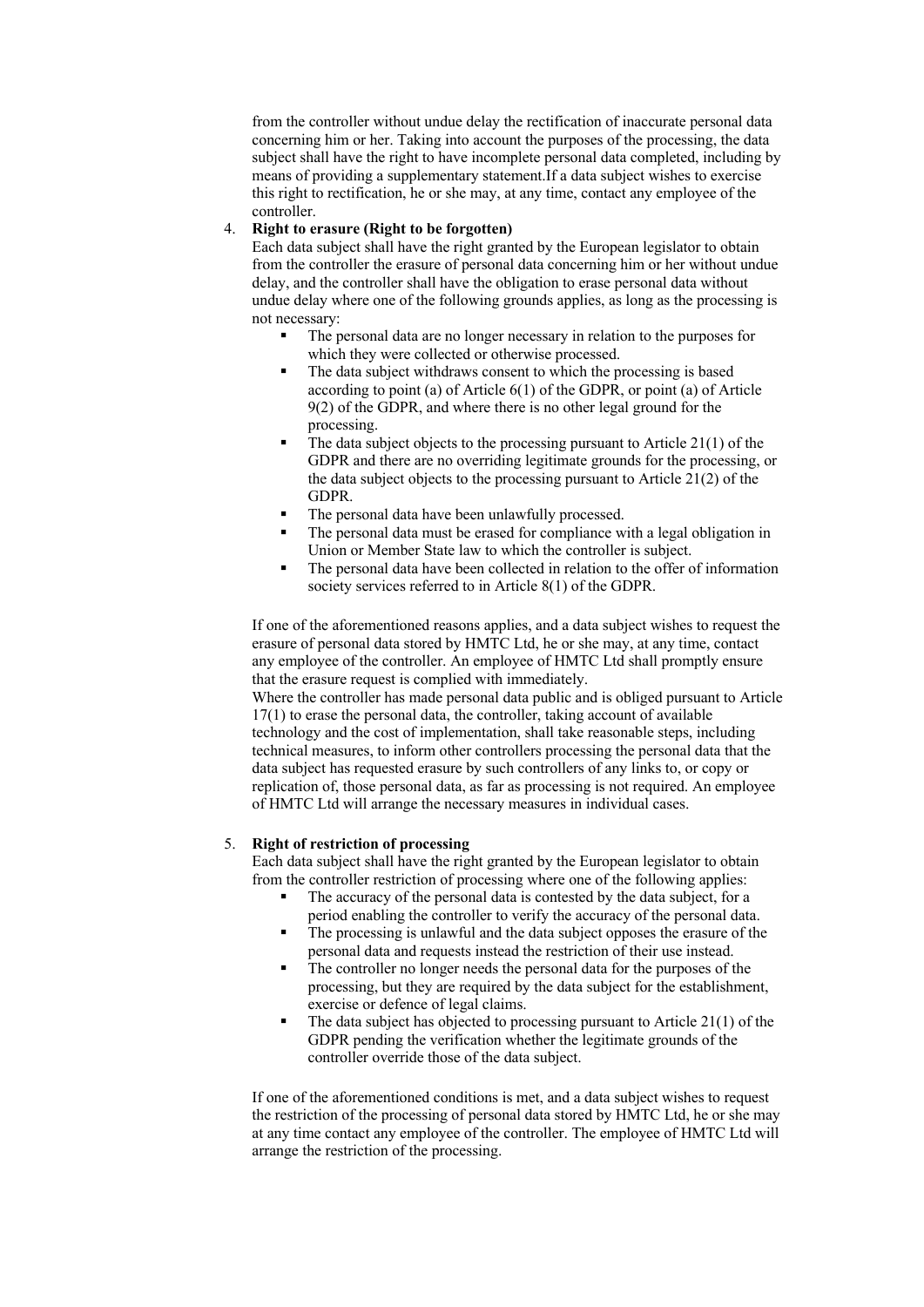#### 6. **Right to data portability**

Each data subject shall have the right granted by the European legislator, to receive the personal data concerning him or her, which was provided to a controller, in a structured, commonly used and machine-readable format. He or she shall have the right to transmit those data to another controller without hindrance from the controller to which the personal data have been provided, as long as the processing is based on consent pursuant to point (a) of Article 6(1) of the GDPR or point (a) of Article 9(2) of the GDPR, or on a contract pursuant to point (b) of Article 6(1) of the GDPR, and the processing is carried out by automated means, as long as the processing is not necessary for the performance of a task carried out in the public interest or in the exercise of official authority vested in the controller.Furthermore, in exercising his or her right to data portability pursuant to Article 20(1) of the GDPR, the data subject shall have the right to have personal data transmitted directly from one controller to another, where technically feasible and when doing so does not adversely affect the rights and freedoms of others.In order to assert the right to data portability, the data subject may at any time contact any employee of HMTC Ltd.

#### 7. **Right to object**

Each data subject shall have the right granted by the European legislator to object, on grounds relating to his or her particular situation, at any time, to processing of personal data concerning him or her, which is based on point (e) or (f) of Article 6(1) of the GDPR. This also applies to profiling based on these provisions.HMTC Ltd shall no longer process the personal data in the event of the objection, unless we can demonstrate compelling legitimate grounds for the processing which override the interests, rights and freedoms of the data subject, or for the establishment, exercise or defence of legal claims.If HMTC Ltd processes personal data for direct marketing purposes, the data subject shall have the right to object at any time to processing of personal data concerning him or her for such marketing. This applies to profiling to the extent that it is related to such direct marketing. If the data subject objects to HMTC Ltd to the processing for direct marketing purposes, HMTC Ltd will no longer process the personal data for these purposes.In addition, the data subject has the right, on grounds relating to his or her particular situation, to object to processing of personal data concerning him or her by HMTC Ltd for scientific or historical research purposes, or for statistical purposes pursuant to Article 89(1) of the GDPR, unless the processing is necessary for the performance of a task carried out for reasons of public interest.In order to exercise the right to object, the data subject may contact any employee of HMTC Ltd. In addition, the data subject is free in the context of the use of information society services, and notwithstanding Directive 2002/58/EC, to use his or her right to object by automated means using technical specifications.

#### 8. **Automated individual decision-making, including profiling**

Each data subject shall have the right granted by the European legislator not to be subject to a decision based solely on automated processing, including profiling, which produces legal effects concerning him or her, or similarly significantly affects him or her, as long as the decision (1) is not is necessary for entering into, or the performance of, a contract between the data subject and a data controller, or (2) is not authorised by Union or Member State law to which the controller is subject and which also lays down suitable measures to safeguard the data subject's rights and freedoms and legitimate interests, or (3) is not based on the data subject's explicit consent.If the decision (1) is necessary for entering into, or the performance of, a contract between the data subject and a data controller, or (2) it is based on the data subject's explicit consent, HMTC Ltd shall implement suitable measures to safeguard the data subject's rights and freedoms and legitimate interests, at least the right to obtain human intervention on the part of the controller, to express his or her point of view and contest the decision.If the data subject wishes to exercise the rights concerning automated individual decision-making, he or she may, at any time, contact any employee of HMTC Ltd.

#### 9. **Right to withdraw data protection consent**

Each data subject shall have the right granted by the European legislator to withdraw his or her consent to processing of his or her personal data at any time.If the data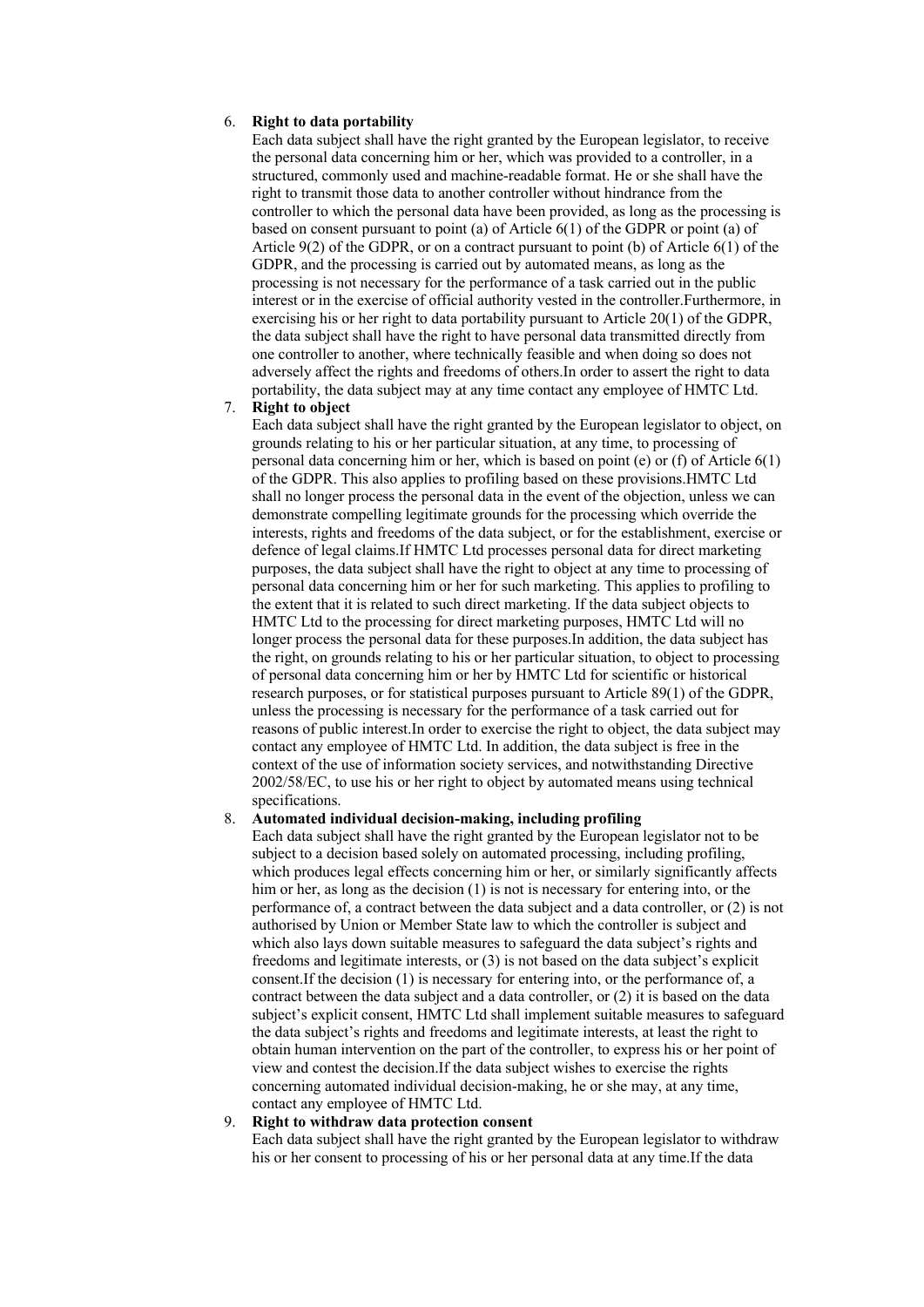subject wishes to exercise the right to withdraw the consent, he or she may, at any time, contact any employee of HMTC Ltd.

# **8. Data protection for applications and the application procedures**

The data controller shall collect and process the personal data of applicants for the purpose of the processing of the application procedure. The processing may also be carried out electronically. This is the case, in particular, if an applicant submits corresponding application documents by e-mail or by means of a web form on the website to the controller. If the data controller concludes an employment contract with an applicant, the submitted data will be stored for the purpose of processing the employment relationship in compliance with legal requirements. If no employment contract is concluded with the applicant by the controller, the application documents shall be automatically erased two months after notification of the refusal decision, provided that no other legitimate interests of the controller are opposed to the erasure. Other legitimate interest in this relation is, e.g. a burden of proof in a procedure under the General Equal Treatment Act (AGG).

## **9. Data protection provisions about the application and use of Facebook**

On this website, the controller has integrated components of the enterprise Facebook. Facebook is a social network.

A social network is a place for social meetings on the Internet, an online community, which usually allows users to communicate with each other and interact in a virtual space. A social network may serve as a platform for the exchange of opinions and experiences, or enable the Internet community to provide personal or business-related information. Facebook allows social network users to include the creation of private profiles, upload photos, and network through friend requests.

The operating company of Facebook is Facebook, Inc., 1 Hacker Way, Menlo Park, CA 94025, United States. If a person lives outside of the United States or Canada, the controller is the Facebook Ireland Ltd., 4 Grand Canal Square, Grand Canal Harbour, Dublin 2, Ireland.

With each call-up to one of the individual pages of this Internet website, which is operated by the controller and into which a Facebook component (Facebook plug-ins) was integrated, the web browser on the information technology system of the data subject is automatically prompted to download display of the corresponding Facebook component from Facebook through the Facebook component. An overview of all the Facebook Plug-ins may be accessed under https://developers.facebook.com/docs/plugins/. During the course of this technical procedure,

Facebook is made aware of what specific sub-site of our website was visited by the data subject.

If the data subject is logged in at the same time on Facebook, Facebook detects with every call-up to our website by the data subject—and for the entire duration of their stay on our Internet site—which specific sub-site of our Internet page was visited by the data subject. This information is collected through the Facebook component and associated with the respective Facebook account of the data subject. If the data subject clicks on one of the Facebook buttons integrated into our website, e.g. the "Like" button, or if the data subject submits a comment, then Facebook matches this information with the personal Facebook user account of the data subject and stores the personal data.

Facebook always receives, through the Facebook component, information about a visit to our website by the data subject, whenever the data subject is logged in at the same time on Facebook during the time of the call-up to our website. This occurs regardless of whether the data subject clicks on the Facebook component or not. If such a transmission of information to Facebook is not desirable for the data subject, then he or she may prevent this by logging off from their Facebook account before a callup to our website is made.

The data protection guideline published by Facebook, which is available at https://facebook.com/about/privacy/, provides information about the collection, processing and use of personal data by Facebook. In addition, it is explained there what setting options Facebook offers to protect the privacy of the data subject. In addition, different configuration options are made available to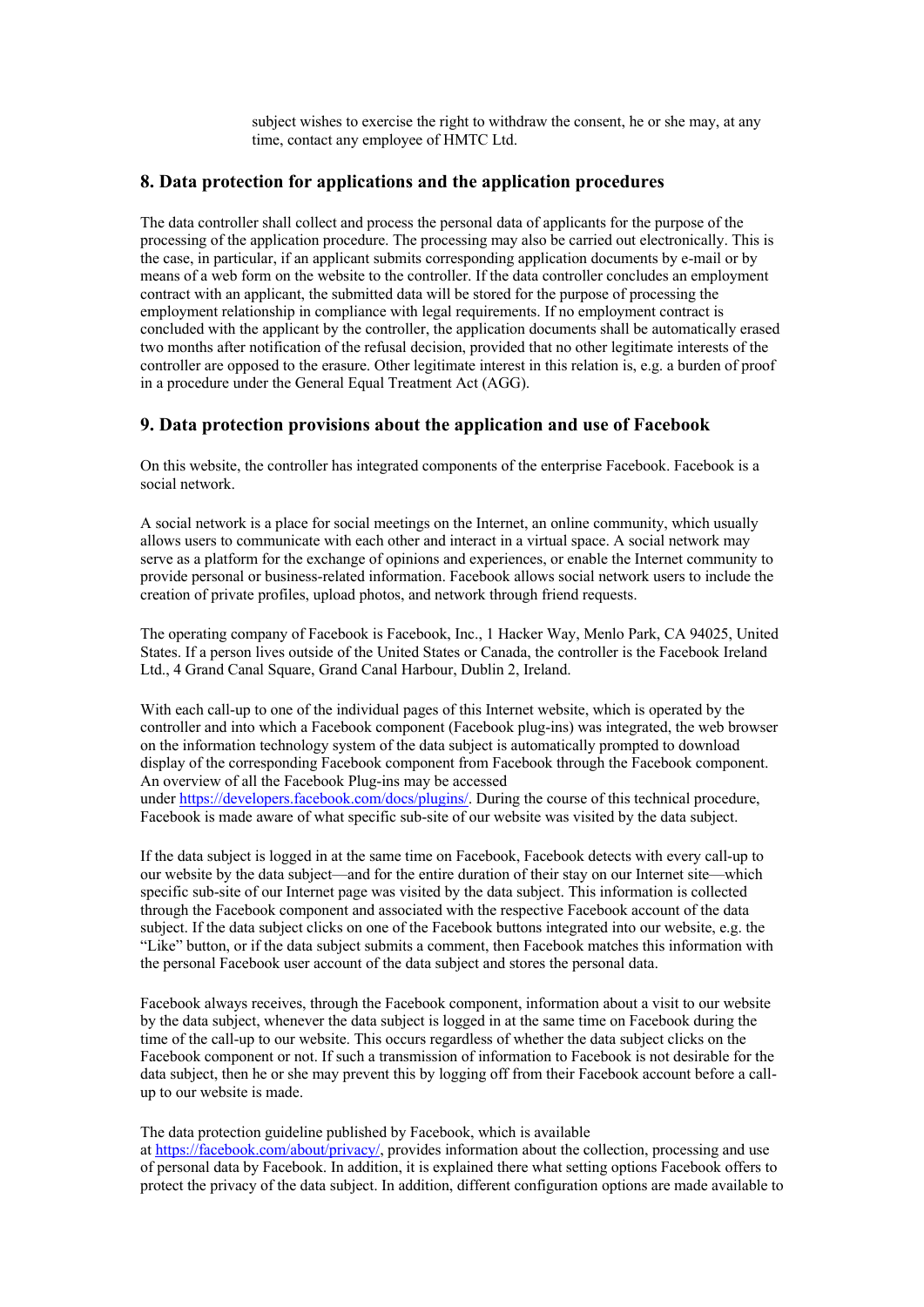allow the elimination of data transmission to Facebook. These applications may be used by the data subject to eliminate a data transmission to Facebook.

# **10. Data protection provisions about the application and use of Google Analytics (with anonymization function)**

On this website, the controller has integrated the component of Google Analytics (with the anonymizer function). Google Analytics is a web analytics service. Web analytics is the collection, gathering, and analysis of data about the behaviour of visitors to websites. A web analysis service collects, inter alia, data about the website from which a person has come (the so-called referrer), which sub-pages were visited, or how often and for what duration a sub-page was viewed. Web analytics are mainly used for the optimization of a website and in order to carry out a cost-benefit analysis of Internet advertising.

The operator of the Google Analytics component is Google Inc., 1600 Amphitheatre Pkwy, Mountain View, CA 94043-1351, United States.

For the web analytics through Google Analytics the controller uses the application " gat. \_anonymizeIp". By means of this application the IP address of the Internet connection of the data subject is abridged by Google and anonymised when accessing our websites from a Member State of the European Union or another Contracting State to the Agreement on the European Economic Area.

The purpose of the Google Analytics component is to analyse the traffic on our website. Google uses the collected data and information, inter alia, to evaluate the use of our website and to provide online reports, which show the activities on our websites, and to provide other services concerning the use of our Internet site for us.

Google Analytics places a cookie on the information technology system of the data subject. The definition of cookies is explained above. With the setting of the cookie, Google is enabled to analyse the use of our website. With each call-up to one of the individual pages of this Internet site, which is operated by the controller and into which a Google Analytics component was integrated, the Internet browser on the information technology system of the data subject will automatically submit data through the Google Analytics component for the purpose of online advertising and the settlement of commissions to Google. During the course of this technical procedure, the enterprise Google gains knowledge of personal information, such as the IP address of the data subject, which serves Google, inter alia, to understand the origin of visitors and clicks, and subsequently create commission settlements.

The cookie is used to store personal information, such as the access time, the location from which the access was made, and the frequency of visits of our website by the data subject. With each visit to our Internet site, such personal data, including the IP address of the Internet access used by the data subject, will be transmitted to Google in the United States of America. These personal data are stored by Google in the United States of America. Google may pass these personal data collected through the technical procedure to third parties.

The data subject may, as stated above, prevent the setting of cookies through our website at any time by means of a corresponding adjustment of the web browser used and thus permanently deny the setting of cookies. Such an adjustment to the Internet browser used would also prevent Google Analytics from setting a cookie on the information technology system of the data subject. In addition, cookies already in use by Google Analytics may be deleted at any time via a web browser or other software programs.

In addition, the data subject has the possibility of objecting to a collection of data that are generated by Google Analytics, which is related to the use of this website, as well as the processing of this data by Google and the chance to preclude any such. For this purpose, the data subject must download a browser add-on under the link https://tools.google.com/dlpage/gaoptout and install it. This browser add-on tells Google Analytics through a JavaScript, that any data and information about the visits of Internet pages may not be transmitted to Google Analytics. The installation of the browser add-ons is considered an objection by Google. If the information technology system of the data subject is later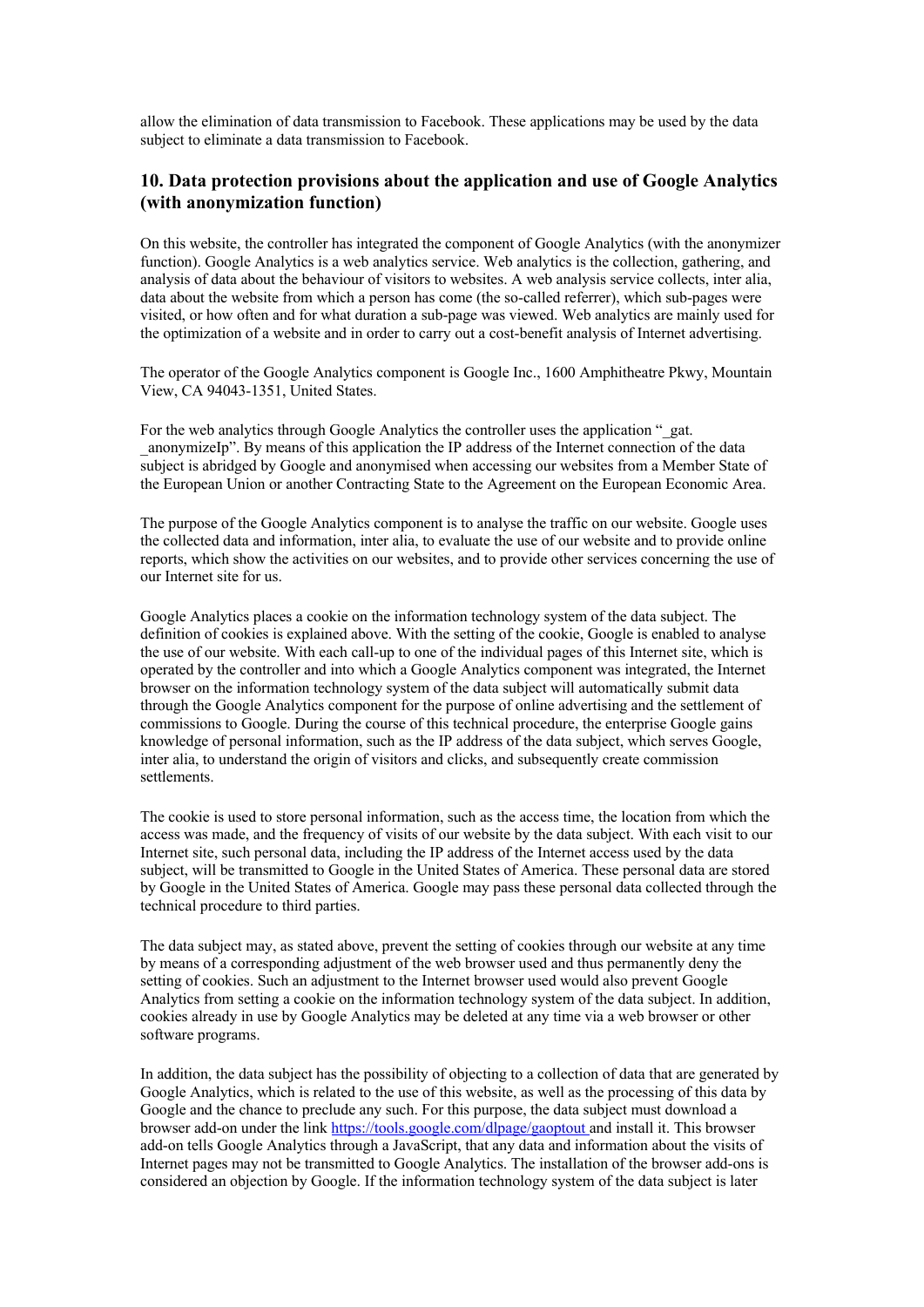deleted, formatted, or newly installed, then the data subject must reinstall the browser add-ons to disable Google Analytics. If the browser add-on was uninstalled by the data subject or any other person who is attributable to their sphere of competence, or is disabled, it is possible to execute the reinstallation or reactivation of the browser add-ons.

Further information and the applicable data protection provisions of Google may be retrieved under https://www.google.com/intl/en/policies/privacy/ and under http://www.google.com/analytics/terms/us.html. Google Analytics is further explained under the following Link https://www.google.com/analytics/.

# **11. Data protection provisions about the application and use of Google+**

On this website, the controller has integrated the Google+ button as a component. Google+ is a socalled social network. A social network is a social meeting place on the Internet, an online community, which usually allows users to communicate with each other and interact in a virtual space. A social network may serve as a platform for the exchange of opinions and experiences, or enable the Internet community to provide personal or business-related information. Google+ allows users of the social network to include the creation of private profiles, upload photos and network through friend requests.

The operating company of Google+ is Google Inc., 1600 Amphitheatre Pkwy, Mountain View, CA 94043-1351, UNITED STATES.

With each call-up to one of the individual pages of this website, which is operated by the controller and on which a Google+ button has been integrated, the Internet browser on the information technology system of the data subject automatically downloads a display of the corresponding Google+ button of Google through the respective Google+ button component. During the course of this technical procedure, Google is made aware of what specific sub-page of our website was visited by the data subject. More detailed information about Google+ is available under https://developers.google.com/+/.

If the data subject is logged in at the same time to Google+, Google recognizes with each call-up to our website by the data subject and for the entire duration of his or her stay on our Internet site, which specific sub-pages of our Internet page were visited by the data subject. This information is collected through the Google+ button and Google matches this with the respective Google+ account associated with the data subject.

If the data subject clicks on the Google+ button integrated on our website and thus gives a Google+ 1 recommendation, then Google assigns this information to the personal Google+ user account of the data subject and stores the personal data. Google stores the Google+ 1 recommendation of the data subject, making it publicly available in accordance with the terms and conditions accepted by the data subject in this regard. Subsequently, a Google+ 1 recommendation given by the data subject on this website together with other personal data, such as the Google+ account name used by the data subject and the stored photo, is stored and processed on other Google services, such as search-engine results of the Google search engine, the Google account of the data subject or in other places, e.g. on Internet pages, or in relation to advertisements. Google is also able to link the visit to this website with other personal data stored on Google. Google further records this personal information with the purpose of improving or optimizing the various Google services.

Through the Google+ button, Google receives information that the data subject visited our website, if the data subject at the time of the call-up to our website is logged in to Google+. This occurs regardless of whether the data subject clicks or doesn't click on the Google+ button.

If the data subject does not wish to transmit personal data to Google, he or she may prevent such transmission by logging out of his Google+ account before calling up our website.

Further information and the data protection provisions of Google may be retrieved under https://www.google.com/intl/en/policies/privacy/. More references from Google about the Google+ 1 button may be obtained under https://developers.google.com/+/web/buttons-policy.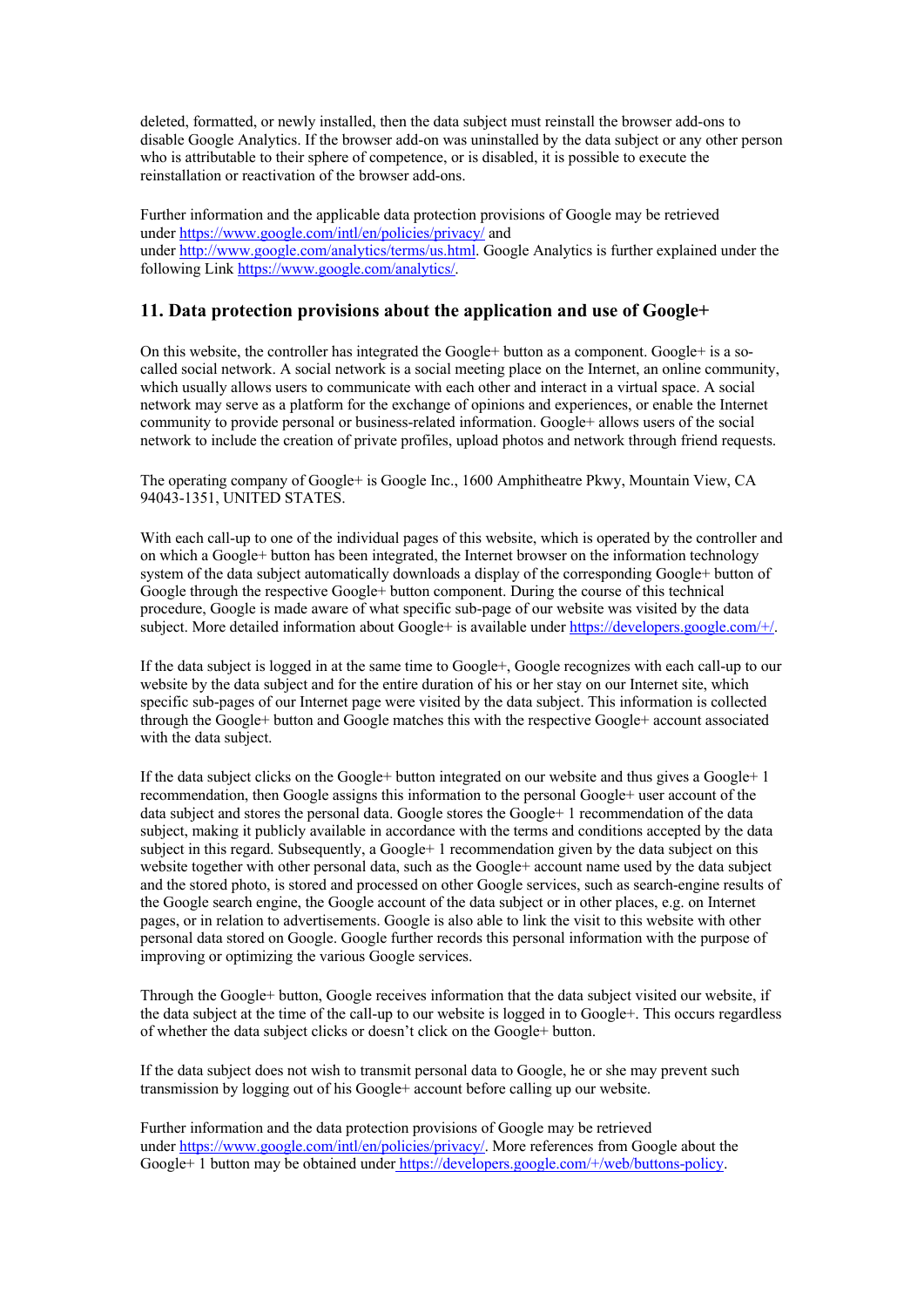# **12. Data protection provisions about the application and use of Instagram**

On this website, the controller has integrated components of the service Instagram. Instagram is a service that may be qualified as an audiovisual platform, which allows users to share photos and videos, as well as disseminate such data in other social networks.

The operating company of the services offered by Instagram is Instagram LLC, 1 Hacker Way, Building 14 First Floor, Menlo Park, CA, UNITED STATES.

With each call-up to one of the individual pages of this Internet site, which is operated by the controller and on which an Instagram component (Insta button) was integrated, the Internet browser on the information technology system of the data subject is automatically prompted to the download of a display of the corresponding Instagram component of Instagram. During the course of this technical procedure, Instagram becomes aware of what specific sub-page of our website was visited by the data subject.

If the data subject is logged in at the same time on Instagram, Instagram detects with every call-up to our website by the data subject—and for the entire duration of their stay on our Internet site—which specific sub-page of our Internet page was visited by the data subject. This information is collected through the Instagram component and is associated with the respective Instagram account of the data subject. If the data subject clicks on one of the Instagram buttons integrated on our website, then Instagram matches this information with the personal Instagram user account of the data subject and stores the personal data.

Instagram receives information via the Instagram component that the data subject has visited our website provided that the data subject is logged in at Instagram at the time of the call to our website. This occurs regardless of whether the person clicks on the Instagram button or not. If such a transmission of information to Instagram is not desirable for the data subject, then he or she can prevent this by logging off from their Instagram account before a call-up to our website is made.

Further information and the applicable data protection provisions of Instagram may be retrieved under https://help.instagram.com/155833707900388 and https://www.instagram.com/about/legal/priva cy/.

# **13. Data protection provisions about the application and use of Jetpack for WordPress**

On this website, the controller has integrated Jetpack. Jetpack is a WordPress plug-in, which provides additional features to the operator of a website based on WordPress. Jetpack allows the Internet site operator, inter alia, an overview of the visitors of the site. By displaying related posts and publications, or the ability to share content on the page, it is also possible to increase visitor numbers. In addition, security features are integrated into Jetpack, so a Jetpack-using site is better protected against bruteforce attacks. Jetpack also optimizes and accelerates the loading of images on the website.

The operating company of Jetpack Plug-Ins for WordPress is the Automattic Inc., 132 Hawthorne Street, San Francisco, CA 94107, UNITED STATES. The operating enterprise uses the tracking technology created by Quantcast Inc., 201 Third Street, San Francisco, CA 94103, UNITED STATES.

Jetpack sets a cookie on the information technology system used by the data subject. The definition of cookies is explained above. With each call-up to one of the individual pages of this Internet site, which is operated by the controller and on which a Jetpack component was integrated, the Internet browser on the information technology system of the data subject is automatically prompted to submit data through the Jetpack component for analysis purposes to Automattic. During the course of this technical procedure Automattic receives data that is used to create an overview of website visits. The data obtained in this way serves the analysis of the behaviour of the data subject, which has access to the Internet page of the controller and is analysed with the aim to optimize the website. The data collected through the Jetpack component is not used to identify the data subject without a prior obtaining of a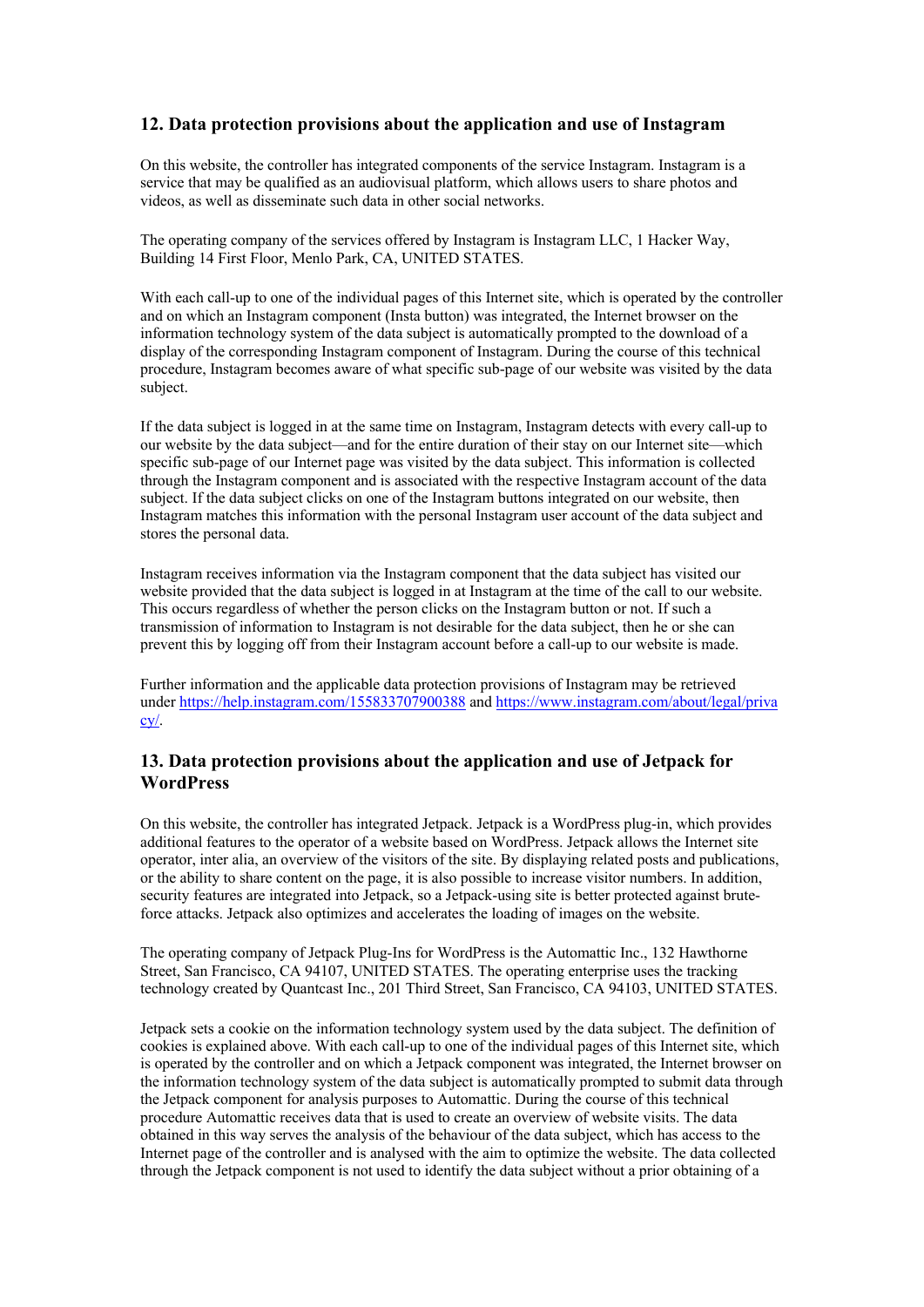separate express consent of the data subject. The data comes also to the notice of Quantcast. Quantcast uses the data for the same purposes as Automattic.

The data subject can, as stated above, prevent the setting of cookies through our website at any time by means of a corresponding adjustment of the web browser used and thus permanently deny the setting of cookies. Such an adjustment to the Internet browser used would also prevent Automattic/Quantcast from setting a cookie on the information technology system of the data subject. In addition, cookies already in use by Automattic/Quantcast may be deleted at any time via a web browser or other software programs.

In addition, the data subject has the possibility of objecting to a collection of data relating to a use of this Internet site that are generated by the Jetpack cookie as well as the processing of these data by Automattic/Quantcast and the chance to preclude any such. For this purpose, the data subject must press the 'opt-out' button under the link https://www.quantcast.com/opt-out/ which sets an opt-out cookie. The opt-out cookie set with this purpose is placed on the information technology system used by the data subject. If the cookies are deleted on the system of the data subject, then the data subject must call up the link again and set a new opt-out cookie.

With the setting of the opt-out cookie, however, the possibility exists that the websites of the controller are not fully usable anymore by the data subject.

The applicable data protection provisions of Automattic may be accessed under https://automattic.com/privacy/. The applicable data protection provisions of Quantcast can be accessed under https://www.quantcast.com/privacy/.

## **14. Data protection provisions about the application and use of Twitter**

On this website, the controller has integrated components of Twitter. Twitter is a multilingual, publicly-accessible microblogging service on which users may publish and spread so-called 'tweets,' e.g. short messages, which are limited to 280 characters. These short messages are available for everyone, including those who are not logged on to Twitter. The tweets are also displayed to so-called followers of the respective user. Followers are other Twitter users who follow a user's tweets. Furthermore, Twitter allows you to address a wide audience via hashtags, links or retweets.

The operating company of Twitter is Twitter, Inc., 1355 Market Street, Suite 900, San Francisco, CA 94103, UNITED STATES.

With each call-up to one of the individual pages of this Internet site, which is operated by the controller and on which a Twitter component (Twitter button) was integrated, the Internet browser on the information technology system of the data subject is automatically prompted to download a display of the corresponding Twitter component of Twitter. Further information about the Twitter buttons is available under https://about.twitter.com/de/resources/buttons. During the course of this technical procedure, Twitter gains knowledge of what specific sub-page of our website was visited by the data subject. The purpose of the integration of the Twitter component is a retransmission of the contents of this website to allow our users to introduce this web page to the digital world and increase our visitor numbers.

If the data subject is logged in at the same time on Twitter, Twitter detects with every call-up to our website by the data subject and for the entire duration of their stay on our Internet site which specific sub-page of our Internet page was visited by the data subject. This information is collected through the Twitter component and associated with the respective Twitter account of the data subject. If the data subject clicks on one of the Twitter buttons integrated on our website, then Twitter assigns this information to the personal Twitter user account of the data subject and stores the personal data.

Twitter receives information via the Twitter component that the data subject has visited our website, provided that the data subject is logged in on Twitter at the time of the call-up to our website. This occurs regardless of whether the person clicks on the Twitter component or not. If such a transmission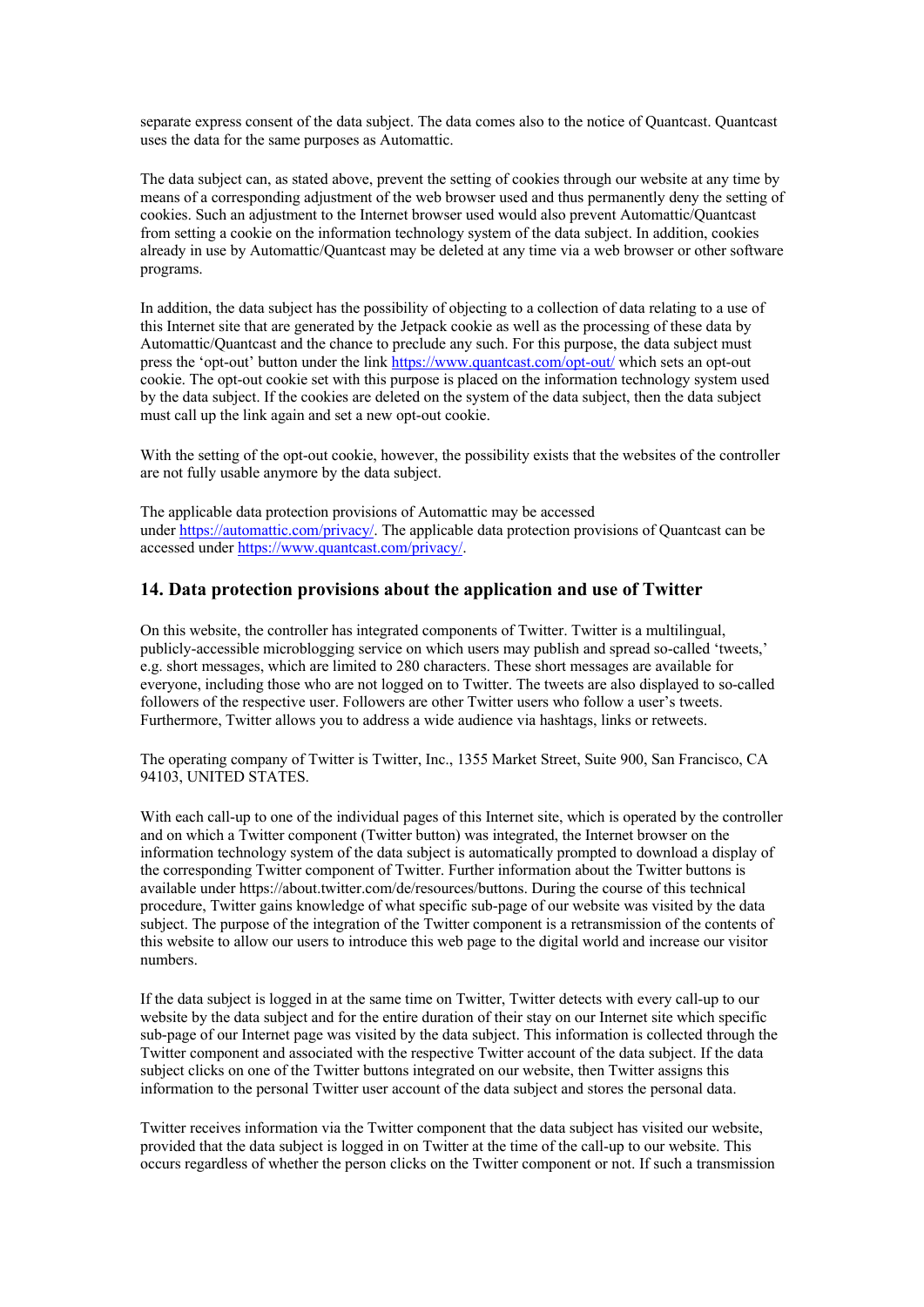of information to Twitter is not desirable for the data subject, then he or she may prevent this by logging off from their Twitter account before a call-up to our website is made.

The applicable data protection provisions of Twitter may be accessed under https://twitter.com/privacy?lang=en.

# **15. Data protection provisions about the application and use of YouTube**

On this website, the controller has integrated components of YouTube. YouTube is an Internet video portal that enables video publishers to set video clips and other users free of charge, which also provides free viewing, review and commenting on them. YouTube allows you to publish all kinds of videos, so you can access both full movies and TV broadcasts, as well as music videos, trailers, and videos made by users via the Internet portal.

The operating company of YouTube is YouTube, LLC, 901 Cherry Ave., San Bruno, CA 94066, UNITED STATES. The YouTube, LLC is a subsidiary of Google Inc., 1600 Amphitheatre Pkwy, Mountain View, CA 94043-1351, UNITED STATES.

With each call-up to one of the individual pages of this Internet site, which is operated by the controller and on which a YouTube component (YouTube video) was integrated, the Internet browser on the information technology system of the data subject is automatically prompted to download a display of the corresponding YouTube component. Further information about YouTube may be obtained under https://www.youtube.com/yt/about/en/. During the course of this technical procedure, YouTube and Google gain knowledge of what specific sub-page of our website was visited by the data subject.

If the data subject is logged in on YouTube, YouTube recognizes with each call-up to a sub-page that contains a YouTube video, which specific sub-page of our Internet site was visited by the data subject. This information is collected by YouTube and Google and assigned to the respective YouTube account of the data subject.

YouTube and Google will receive information through the YouTube component that the data subject has visited our website, if the data subject at the time of the call to our website is logged in on YouTube; this occurs regardless of whether the person clicks on a YouTube video or not. If such a transmission of this information to YouTube and Google is not desirable for the data subject, the delivery may be prevented if the data subject logs off from their own YouTube account before a call-up to our website is made.

YouTube's data protection provisions, available at https://www.google.com/intl/en/policies/privacy/, provide information about the collection, processing and use of personal data by YouTube and Google.

## **16. Legal basis for the processing**

Art. 6(1) lit. a GDPR serves as the legal basis for processing operations for which we obtain consent for a specific processing purpose. If the processing of personal data is necessary for the performance of a contract to which the data subject is party, as is the case, for example, when processing operations are necessary for the supply of goods or to provide any other service, the processing is based on Article 6(1) lit. b GDPR. The same applies to such processing operations which are necessary for carrying out pre-contractual measures, for example in the case of inquiries concerning our products or services. Is our company subject to a legal obligation by which processing of personal data is required, such as for the fulfilment of tax obligations, the processing is based on Art.  $6(1)$  lit. c GDPR. In rare cases, the processing of personal data may be necessary to protect the vital interests of the data subject or of another natural person. This would be the case, for example, if a visitor were injured in our company and his name, age, health insurance data or other vital information would have to be passed on to a doctor, hospital or other third party. Then the processing would be based on Art. 6(1) lit. d GDPR. Finally, processing operations could be based on Article 6(1) lit. f GDPR. This legal basis is used for processing operations which are not covered by any of the abovementioned legal grounds, if processing is necessary for the purposes of the legitimate interests pursued by our company or by a third party, except where such interests are overridden by the interests or fundamental rights and freedoms of the